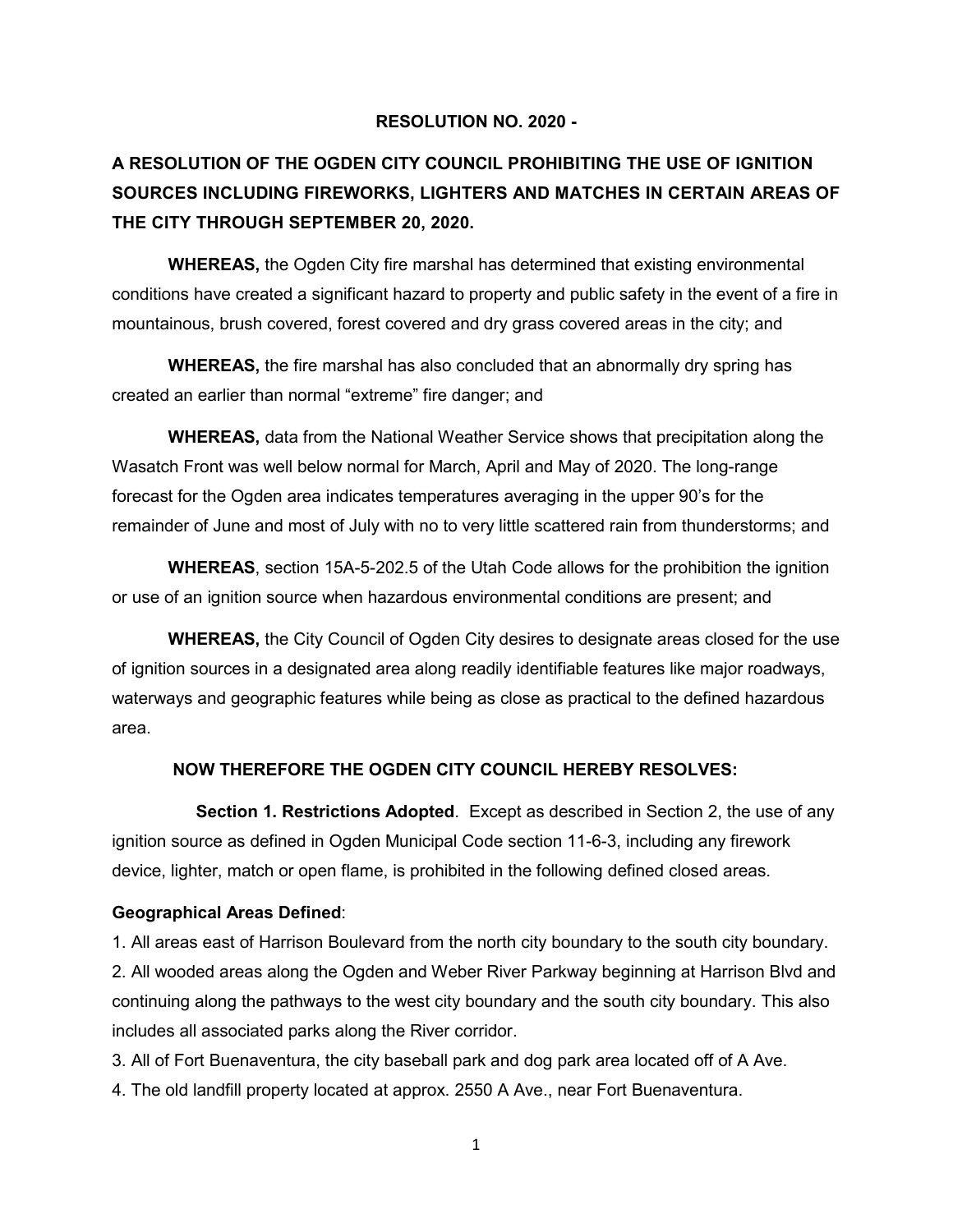5. All open fields, vacant lots, wooded areas, and brush covered hillsides throughout the city.

**Section 2. Exceptions**. The Ogden City fire marshal is authorized to evaluate and, as appropriate, approve necessary exceptions to the prohibited acts listed Section 1. Exceptions shall be granted through the issuance of a written permit as approved and issued by the fire marshal.

**Section 3. Duration.** The restrictions adopted by this resolution will be in effect from the date this resolution is adopted through September 20th 2020, or until conditions improve as determined by the fire marshal.

**Section 4. Map.** A map of the areas where the use of an ignition source is prohibited and closed by this Resolution as attached hereto as Exhibit A and incorporated herein by reference.

**Section 5. Distribution of Map.** The map included in Exhibit A shall be posted on the City's website and shall also be distributed by the business license coordinator to each person who has or seeks to obtain a license and permit to sell fireworks within the city.

**PASSED AND ADOPTED** by the Council of Ogden City, Utah, this day of June 2020.

> \_\_\_\_\_\_\_\_\_\_\_\_\_\_\_\_\_\_\_\_\_\_\_\_\_\_\_\_\_\_\_\_\_\_\_\_\_\_ **CHAIR**

ATTEST:

CITY RECORDER

APPROVED AS TO FORM: MHS 6/8/2020 LEGAL DATE

\_\_\_\_\_\_\_\_\_\_\_\_\_\_\_\_\_\_\_\_\_\_\_\_\_\_\_\_\_\_\_\_\_\_